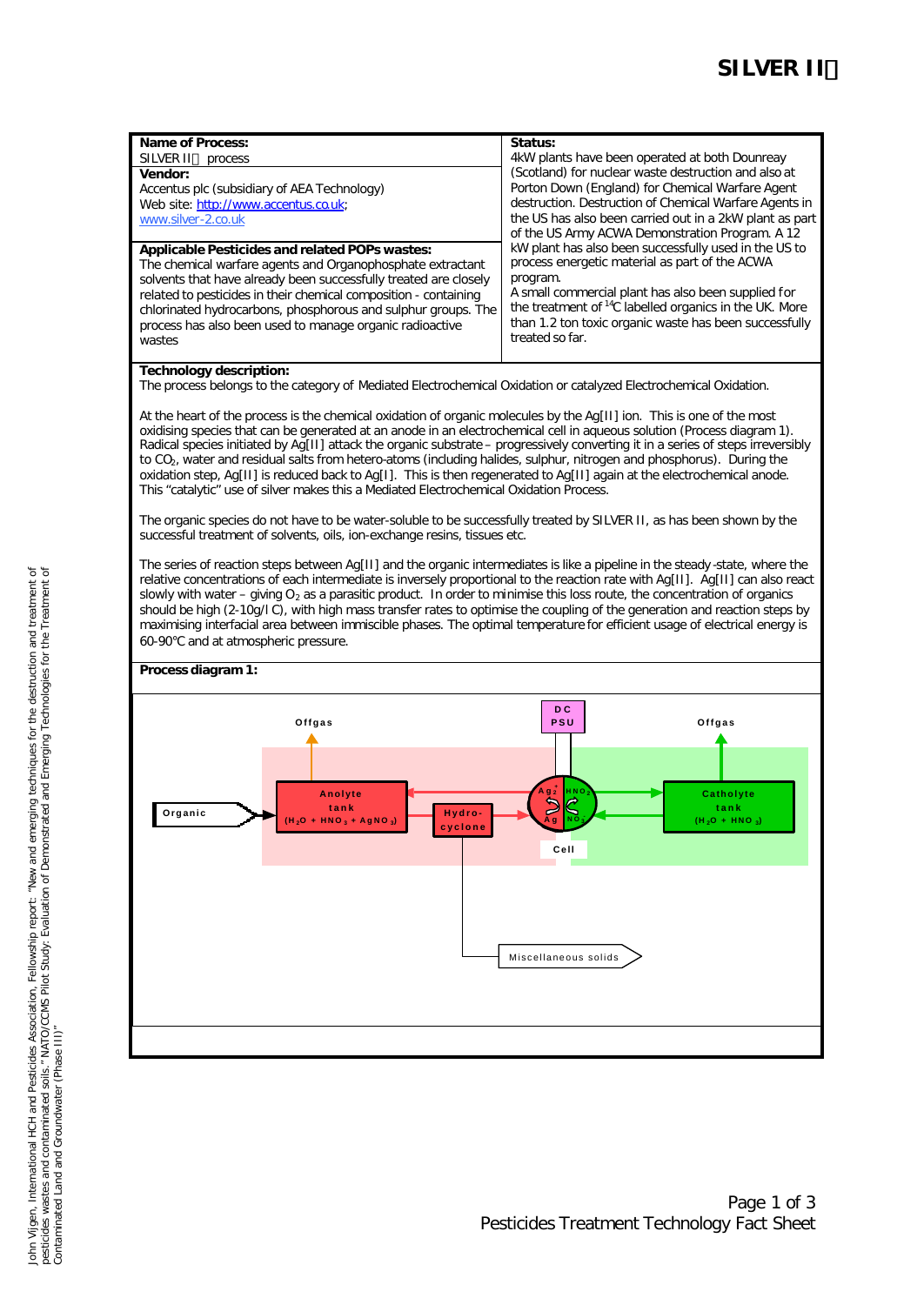

(4kW) at the Porton Down in the UK, and subsequently in the 2 kW plant within the ACWA programme. Dimethylmethylphosphonate has also been treated in a 12kW plant as part of the same program. From an initial ten technologies/vendors, after a series of pilot-scale demonstrations conducted in collaboration with CH2MHill, SILVER II has been judged as one of the three remaining technologies suitable for potential implementation at the Blue Grass site.

In the ACWA programme, 99.9999 – 99.99999% destruction efficiencies were achieved, with current efficiencies in the range 50-90%.

In the ACWA a 12 kW plant programme, M28 destruction was determined as 99.9999%, at a current efficiency of 80-100%.

# **Throughput:**

Typical plant throughputs are of the order of 0.1kg/kWh cell capacity. A 4kW plant is able to process ~ 10kg organic content/day, while a 12kW plant can process 29 kg organic/day. A 400kW plant will process 1 te organic material/day.

# **Wastes/Residuals:**

The process mineralises the organic material to  $CO<sub>2</sub>$  (which is rejected to the atmosphere), water which can be discharged as either vapour or liquid, and neutralised salts from the hetero-atoms present in the original feed (as either sodium salts of sulphate, phosphate, or chloride) which can be discharged to a water treatment plant - or else as solid calcium phosphate/sulphate to land-fill.

# **Reliability:**

In the most recent phase of the ACWA programme, 97% plant availability was achieved. Over the complete program, some 2,700 hours of electrochemical operation of the plant by US Army staff were achieved without any lost time accidents.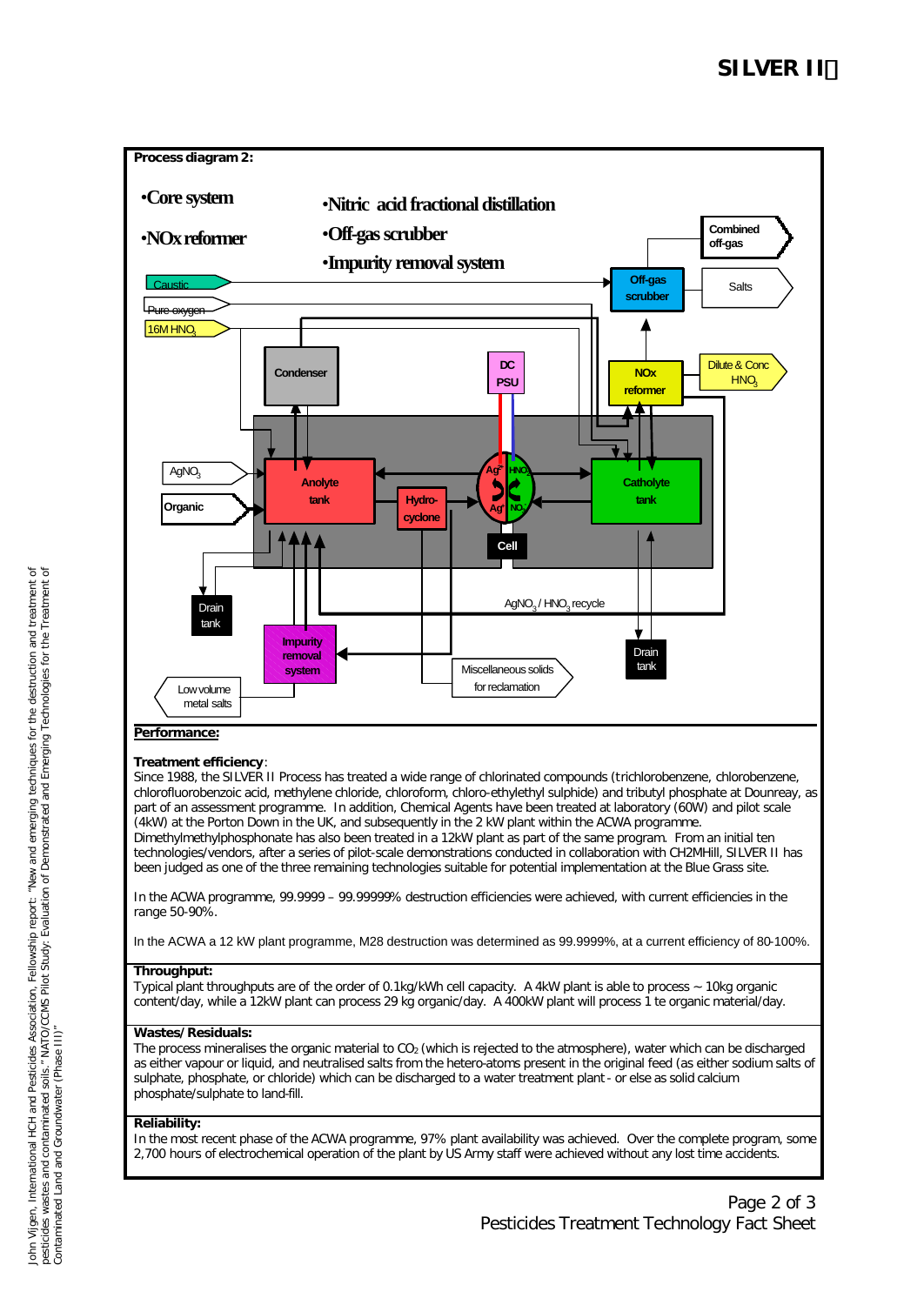## **Limitations:**

Organo**-**silicone compounds mineralise to silica suspensions in the acidic electrolyte, which can foul the cell membranes. Heavily chlorinated feeds produce silver chloride precipitate. However, the effective recovery and recycle of the silver back into the process has been demonstrated by a number of routes, which could be operated either alongside the SILVER II plant, or else by a silver recovery contractor.

## **Transportability:**

Accentus has developed a number of plant concepts - mobile self-contained containerised, transportable modular containerised and large static plants - to address a number of potential applications within industries where waste disposal or conditioning costs are high, or the alternative technologies do not provide the required level of safety or environmental protection. Typically, as 300-750 ton/year toxic organics can be mineralised/MW cell capacity installed, the size of an installation can be defined from the required treatment rate. These applications include demilitarisation of CW agents and energetics, other military and nuclear wastes, toxic industrial and medical wastes.

# **Detailed information:**

See data in Annexes.

#### **Conclusion:**

The vendor offers a range of modular systems that may be suitable for a range of remedial situations. Of course, the actual performance in use will depend on a range of factors including regulatory criteria. At present Accentus has no commercial plant(s) with sufficient capabilities available, although as part of the ACWA program has a costed design for a 1MW fixed installation.

On the basis of the experiences gained in the ACWA project, it is estimated, however that for the development of a commercial plant with treatment capacities of say 400-500 tons/year, still a period of at least 2 years will be needed. As many of the Warfare Agent Components were originally developed from pesticides, the suitability for the technology towards the treatment of these materials seems favourable.

#### **Full Scale Treatment examples:**

#### **Vendor Contact details:**

Accentus plc, Andrew D. Turner 551, Harwell, Oxfordshire, OX 11 0QJ United Kingdom Phone: +44 1 235 434183, Fax: +44 1 235 434557 Email: Andrew.Turner@accentus.co.uk

#### **References:**

- 1. SILVER II™ for toxic waste management and value recovery AD Turner, 16th International Forum on Electrolysis in the Chemical industry (Florida, November 2002)
- 2. Organics destruction using the SILVER II process, AD Turner, Membrane Technology No 142 February 2002.
- 3. The application of SILVER II to Chemical Weapon Demilitarisation recent progress on ACWA AD Turner, T Graham B Bixler. CWD2002 - The Hague, May 2002.
- 4. SILVER II as a broad spectrum waste destruction process AD Turner, Accentus ; 15th International Forum on Electrolysis in the Chemical industry (Florida, November 2001)
- 5. Optimization Studies for the treatment of combustible residues by mediated Electrochemical Oxidation (MEO) processes. Wayne H Smith, Michael E Cournoyer Los Alamos National Laboratory. 13th International Forum on Electrolysis in the Chemical industry (Florida, November 1999)
- 6. SILVER II mediated electrochemical oxidation for fissile residue recovery and organic waste treatment in the nuclear industry DF Steele, 4<sup>th</sup> European Conference on Electrochemical Processing, Barcelona, April 1997.
- 7. The low temperature destruction of organic waste by electrochemical oxidation DF Steele, D Richardson, JD Campbell, DR Craig, JD Quinn Trans IChemE, Vol 68, Part B, May 1990

*\*Note: This NATO/CCMS fellowship report does not certify any particular technology, but tries to summarise the state of the art of the concerned technology on the basis of data deliver by the company or other sources been made available to the author and refers the reader to original documents for further evaluation.*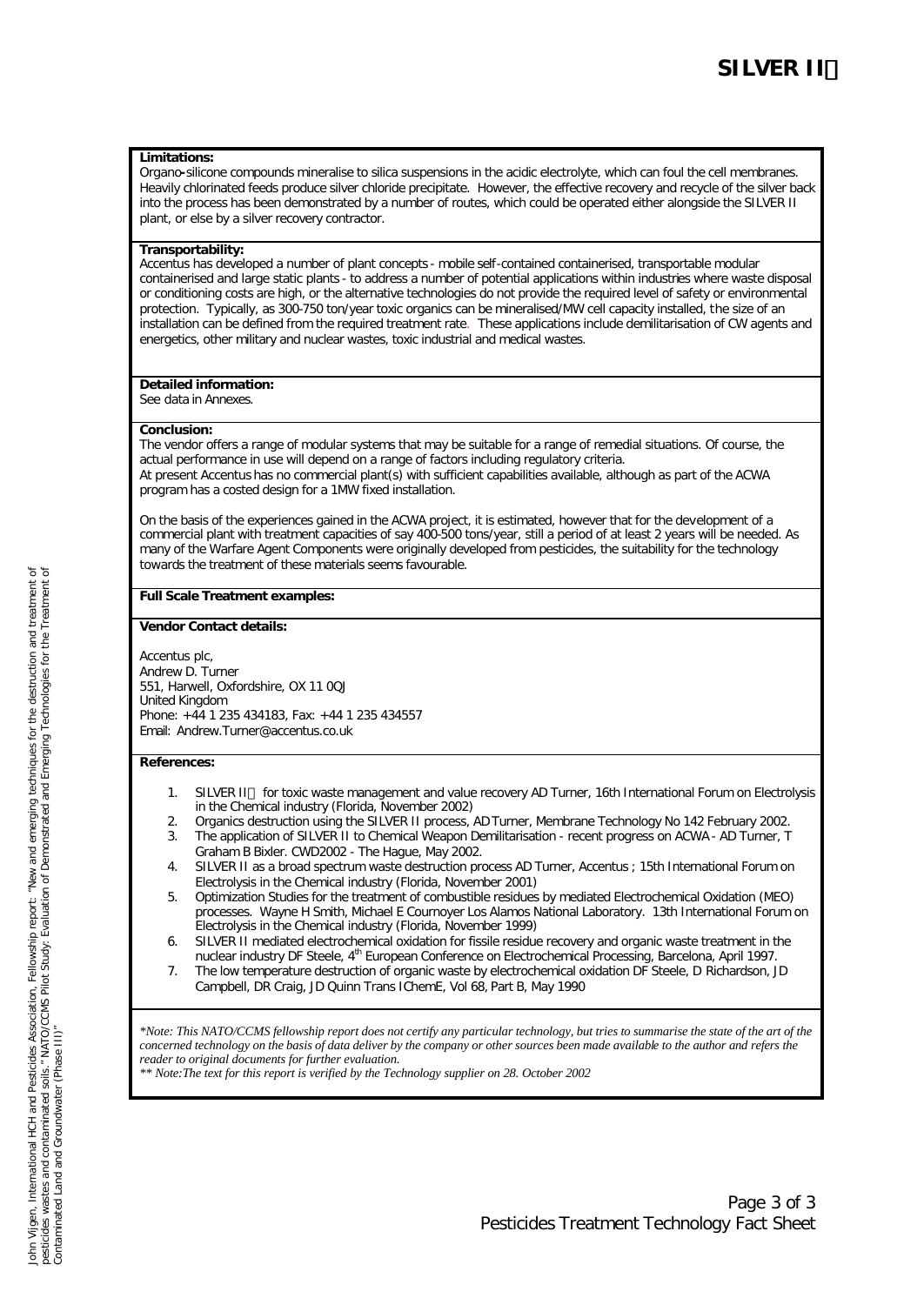| <b>Technology</b><br>Provider                                      | <b>Technology</b> | <b>Scale</b> | Pest<br>Comp.<br>treated                                        | <b>Related comp</b><br>treated | Validation<br>project<br>experience**                       | Applicability<br>$Ranking++$ | <b>Additional Remarks</b>        |  |
|--------------------------------------------------------------------|-------------------|--------------|-----------------------------------------------------------------|--------------------------------|-------------------------------------------------------------|------------------------------|----------------------------------|--|
| Accentus                                                           | SILVER II         | P            |                                                                 | Mustard HD                     | Successful                                                  | Successful                   |                                  |  |
| Accentus                                                           | SILVER II         | P            |                                                                 | Mustard HT                     | Successful                                                  | Successful                   |                                  |  |
| Accentus                                                           | SILVER II         | P            |                                                                 | <b>VX</b>                      | Successful                                                  | Successful                   |                                  |  |
| Accentus                                                           | SILVER II         | P            |                                                                 | <b>GB</b>                      | Successful                                                  | Successful                   |                                  |  |
| Accentus                                                           | SILVER II         | P            |                                                                 | TBP/OK                         | Successful                                                  | Successful                   | Data available for plant scaling |  |
| Accentus                                                           | SILVER II         | P            |                                                                 | <b>DMMP</b>                    | Successful                                                  | Successful                   |                                  |  |
| Accentus                                                           | SILVER II         | B            |                                                                 | Trichlorobenzene               | Successful                                                  | Successful                   |                                  |  |
| Accentus                                                           | SILVER II         | B            |                                                                 | Chlorobenzene                  | Successful                                                  | Successful                   |                                  |  |
| Accentus                                                           | SILVER II         | B            |                                                                 | Chloroethyl ethyl<br>sulphide  | Successful                                                  | Successful                   |                                  |  |
| F - Full-scale applications completed<br>+Key:                     |                   |              | ++Key: Applicability ranking for pesticides                     |                                |                                                             |                              |                                  |  |
| P - Pilot/Demonstration scale completed; no F-applications         |                   |              | DA - Direct applicable                                          |                                |                                                             |                              |                                  |  |
| B - Bench/Laboratory scale completed; no P or F-applications       |                   |              | FS 1 - Full scale within reasonable period possible 0-2 years   |                                |                                                             |                              |                                  |  |
| T - Theoretical applicable, no B,P, F applications                 |                   |              | FS 2 - Full scale within considerable period possible 2-5 years |                                |                                                             |                              |                                  |  |
| * Vendor claims performance of demonstration, but no data provided |                   |              |                                                                 |                                | **Validation on the basis of info provided in Table 2 and 3 |                              |                                  |  |

# **Table 1: Technology overview Alternative Waste technologies – Summary-Technical Details**